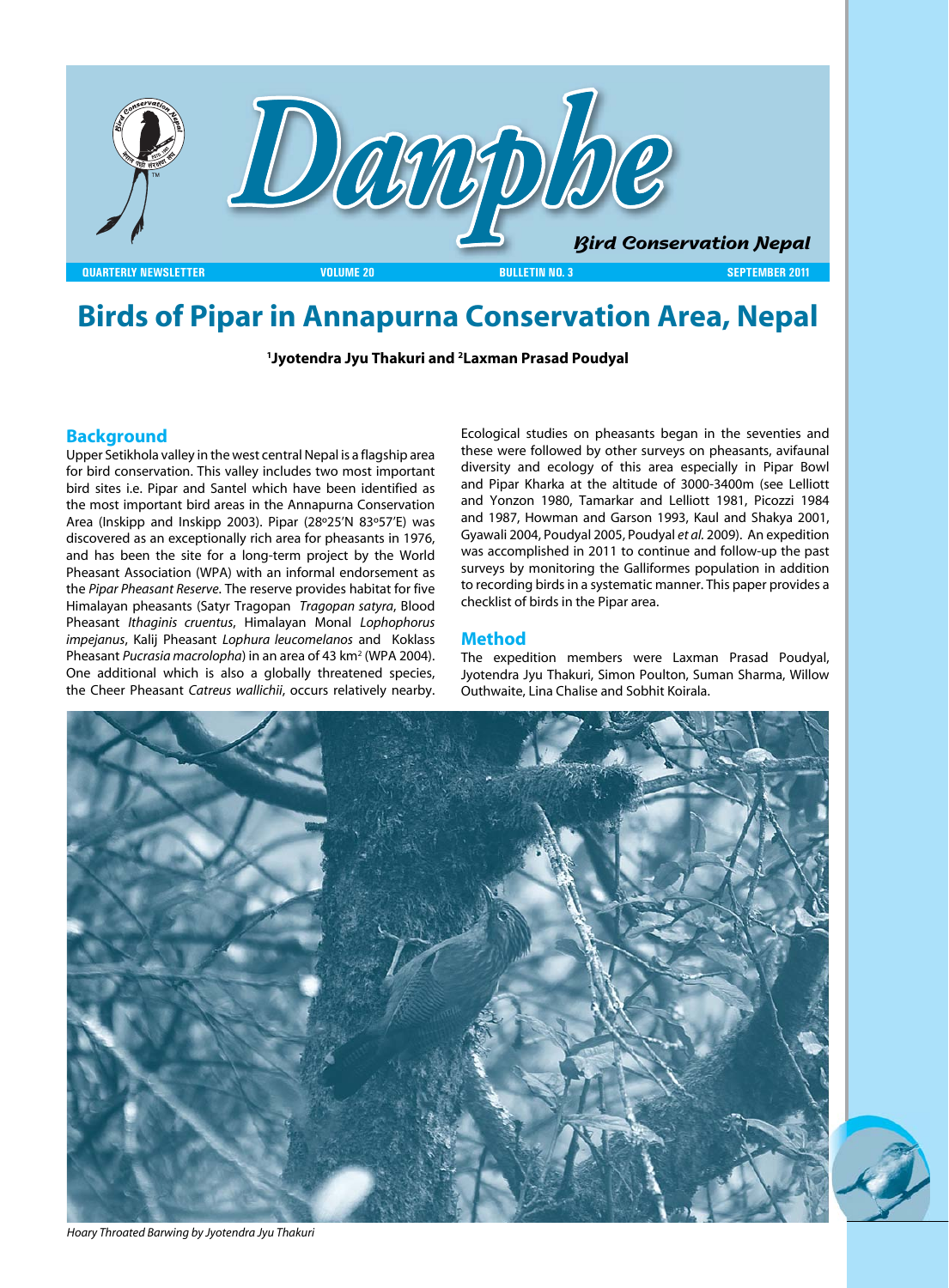

The study methods involved recording the birds during the trail walks on identified routes and camping stations between 2 and 20 May 2011. The route started from Tatopani (Kharpani) on 2<sup>nd</sup> May followed by Keruwa 1300m, Thulokhobang 2200m, Pilicho 2700m, Pipar Bowl 3300m, Pipar up hills 3933m, Namrung 3660m, Korja 3698m, Khumai 3250m and ended at Tatopani on 20<sup>th</sup> May. This route covers the assemblage of different habitat types i.e. human settlement and cultivated land in the lower altitudes at 1300-1600m, mixed forest (1600-2500m), rhododendron forest (2500-3300m), birch forest (3300-4000m) and moist alpine scrub in the higher altitudes (Poudyal *et al.* 2007). Keruwa, Thulokhobang, Pilicho, Pipar, Namrung, Korja and Khumai were the campsites where we stayed 3 nights each. In other two campsites, Namrung and Keruwa, we stayed single nights only. All birds seen and heard were recorded using The Mackinnon's species richness counting method as described by Bibby *et al*. 2000. Binoculars (Viking 10×42, Nikon Action 8x40, Leica 8x20, Pentax 8x40), and field guide Birds of Nepal (Grimmett *et al.* 2000, Fleming *et al.* 1984) were used to identify the species. Previous references (Poudyal 2008, Mahato *et al.* 2006, Kaul and Shakya 1998, Emmanuel *et al.* 1997, and Warwick J. 1985) were on hand and were also consulted to prepare the final bird list.

#### **Result**

A total of 152 bird species was recorded representing nine orders, 29 families and 98 genera. 145 birds were recorded from 21 Mackinnon's list (see figure below). The greatest number of lists (seven) were prepared from Thulokhobang to Pilicho followed by five lists from Pilicho to Pipar, four lists from Keruwa to Thulokhobang, and four from Pipar up hill side to Namrung and a single list from Tatopani to Keruwa.

A checklist of total 295 birds recorded so far in the area was prepared which represent 11 orders 38 families and 146 genera (Table 1).



Figure: Species richness curve

#### **Discussion**

Pipar is especially important for Galliformes. Out of 12 species recorded so far in the area, Kalij Pheasant, Himalayan Monal, Koklass Pheasant, Satyr Tragopan, Blood Pheasant, Common Hill Partridge *Arborophila torqueola*, Rufous–throated Partridge *Arborophila rufogularis*, Black Francolin *Francolinus francolinus* and Tibetan Snowcock *Tetraogallus tibetanus* were recorded in this survey. The Koklass Pheasant was absent in Pipar Bowl for first time since 1980s. The Tibetan Snowcock was a new record for the area.

The globally threatened Endangered Egyptian Vulture *Neophron percnopterus* was also recorded. This bird is listed as Vulnerable in the nationally threatened list. Other nationally threatened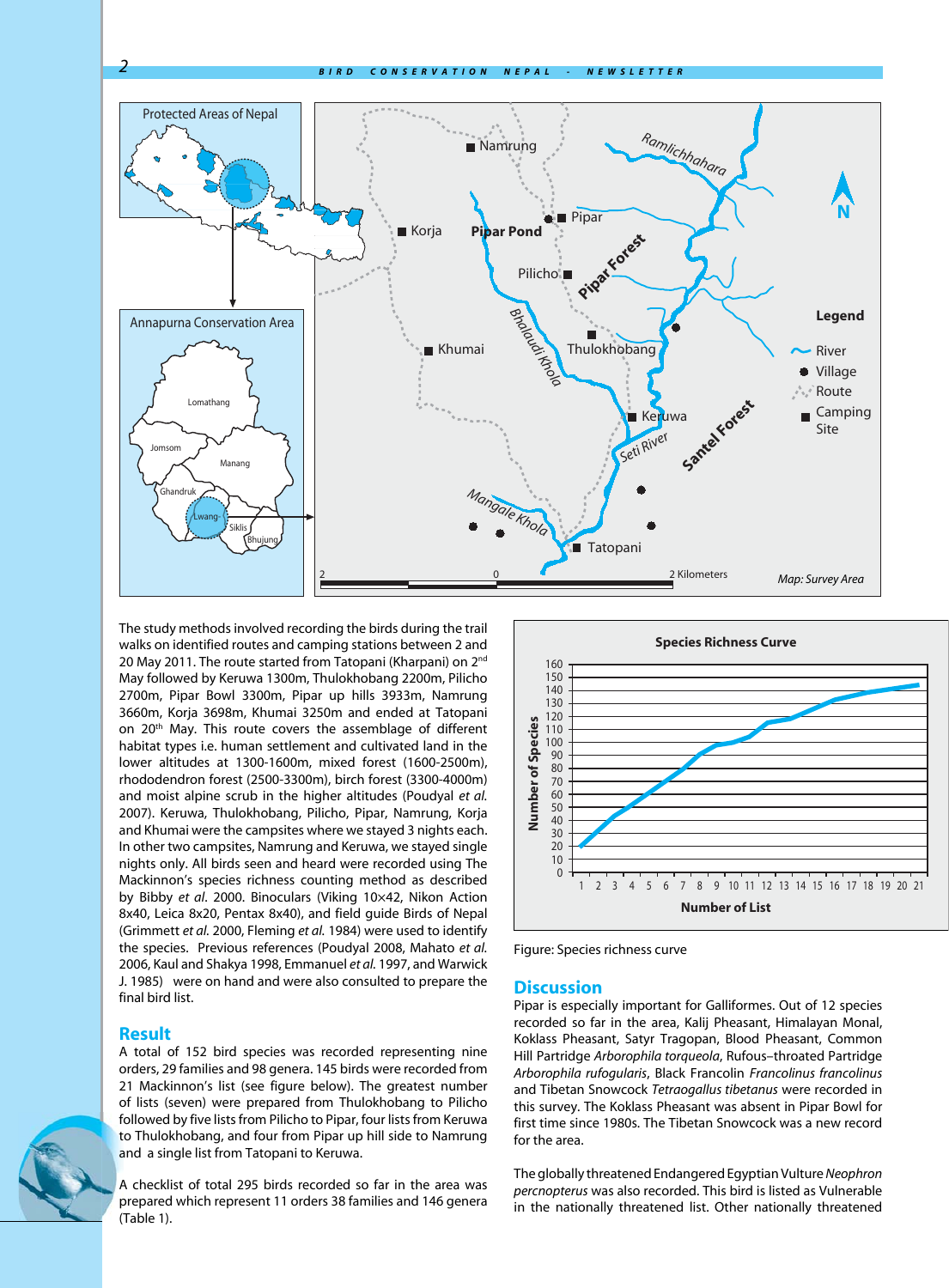birds recorded were Lammergeier *Gypaetus barbatus*, White– browed Piculet *Sasia ochracea*, Slender–billed Scimitar Babbler *Xiphirhynchus superciliaris*, Golden Babbler *Stachyris chrysaea*, Cutia *Cutia nipalensis*, Great Parrotbill *Conostoma oemodium* and Satyr Tragopan (BCN and DNPWC 2011). White browed Piculet was identified as new bird for Annapurna Conservation Area. The Satyr Tragopan is Near-threatened in the IUCN red list category (BirdLife International 2011). The globally and nationally Critically Endangered White-rumped Vulture *Gyps bengalensis* and Red-headed Vulture *Sarcogyps calvus* which were recorded in the past were not recorded in this survey.

We were unable to record the nationally threatened Indian Nightjar *Caprimulgus asiaticus*, Grey-sided Laughingthrush *Garrulax caerulatus,* Blue-winged Laughingthrush *Garrulax squamatus,* Golden-breasted Fulvetta *Alcippe chrysotis* and Gold-naped Finch *Pyrrhoplectes epaulette* which were recorded in the past.

Three restricted range species Hoary–throated Barwing *Actinodura nipalensis*, White–throated Tit *Aegithalos niveogularis* and Spiny Babbler *Turdoides nipalensis* which is also an endemic bird of Nepal were recorded during this survey.

Striated Laughingthrush *Garrulax striatus*, Green-tailed Sunbird *Aethopyga nipalensis* and Blue-fronted Redstart *Phoenicurus frontalis* were seen with nesting materials. Eurasian Woodcock *Scolopax rusticola* was seen incubating in a nest at Pipar and Large-billed Crows *Corvus macrorhynchos* were seen rearing their nestlings at Khumai.

#### **Acknowledgements**

We would like to thank WPA for providing funds for the research expedition. We would like to thank Dr. Philip McGowan for his kind support from the very inception of the project. Thanks go to other team members Simon Poulton, Suman Sharma, Willow Outhwaite, Lina Chalise and Sobhit Koirala. Map credit goes to Suman Sharma. Hari K.C. provided great supports before and after the field trip. All our crew members arranged the camping in a very good manner in the remote fields even there were very difficult situations and hurricane days. Carol and Tim Inskipp, and Dr Hem Sagar Baral always provided guidance and suggestions. We are very grateful to them. Special thanks go to Ishana Thapa for her generous encouragement for this article.

#### **References**

BCN and DNPWC. 2011. *The State of Nepal's Birds 2010.* Bird Conservation Nepal and Department of National Parks and Wildlife Conservation, Kathmandu, Nepal.

Bibby, C., Jones, M. and Marsden, S. 2000. *Expedition Field Techniques: Bird Surveys.* BirdLife International.

Emmanuel, M., Robert, C. and Marc, M. 1997. *Nepal Trip in the Pheasant Study Area, Pipar, 15 April 1997 –2 May 1997*. Unpublished manuscript.

Fleming, R.L. Sr., Fleming, R.L. Jr. and Bangdel, L.S. 1984. *Birds of Nepal with reference to Kasmir and Sikkim*, Avalok Publishers, Kathmandu, Nepal.

Grimmett, R., Inskipp, C. and Inskipp, T. 2000. *Birds of Nepal.* Prakash Books Depots, New Delhi, India.

Gyawali, N. 2004. *Study on impact of summer grazing and collection of non-timber forest products in Pipar, Annapurna Conservation Area, Nepal.* A report to the World Pheasant Association (UK). Unpublished.

Howman, S. and Garson, P.J. 1993. Pheasant survey at Pipar Nepal (1979-91). Abstract in *Pheasants in Asia 1992* (ed D. Jenkins). World Pheasant Association. Reading. UK. Inskipp, C. and Inskipp, T.P. 2003. *Bird Conservation Priorities* 



*of the Annapurna Conservation Area.* Report to UNEP-WCMC/ King Mahendra Trust for Nature Conservation/Annapurna Conservation Area Project, Nepal.

BirdLife International. (2011) IUCN Red List for birds. Downloaded from http://www.birdlife.org on 22/12/2011. Kaul, R. and Shakya, S. 1998. *A Wildlife survey of the Pipar Sanctuary, Central Nepal, 28 April – 5 May 1998*. WPA- SARO and BCN. A report to the World Pheasant Association (UK). Kaul, R. and Shakya, S. 2001. Spring call counts of some Galliformes in the Pipar Reserve, Nepal. *Forktail* (17):75-80. Lelliott, A.D. and Yonzon, P.B. 1980. Studies of Himalayan pheasants in Nepal. *Journal of the World Pheasant Association*  (5): 11-30.

Mahato, N.K., Poudyal, L.P., Subedi, P. and Sing, P.B. 2006. *2005 spring survey of Galliformes in the Pipar Reserve and of Santel, Annapurna Conservation Area, Central Nepal: a World Pheasant Association Report.* World Pheasant Association, Fordingbridge, UK

Picozzi, N. 1984. *An ecological survey of a proposed reserve for Himalayan pheasants at Pipar, Nepal in November 1983.* A report to the World Pheasant Association (UK). Unpublished. Picozzi, N. 1987. *Pipar pheasant trek, April (1987)* Unpublished report to WPA, Reading, UK.

Poudyal, L.P., Outhwaite, W., Poulton, S., Sharma, S., Thakuri, J.J. 2011. *Monitoring Pheasants in the Pipar Area of Nepal: the 2011 Expedition*. A report for The World Pheasant Association, Kathmandu, Nepal and Norwich, UK.

Poudyal, L. P. 2005. *A study of floral diversity and grazing impacts in Pipar Pheasant Sanctuary, Nepal.* BSc Thesis, Tribhuvan University – Institute of Forestry, Pokhara, Nepal. Unpublished. Poudyal, L.P. 2008. *Distribution and Habitat Use of Pheasants in the Headwater Forests of Setikhola, Annapurna Conservation Area, Nepal.* Masters Thesis to the Tribhuvan University-Institute of Forestry, Nepal

Poudyal, L.P., Baral, H.S. and Mcgowan, P. 2007. Study of Vegetation and grazing impacts on pheasants in Pipar Reserve Nepal. *Tigerpaper* 34(1):12-17

Poudyal, L.P., Mahato, N.K., Singh, P.B. Subedi, P., Baral, H.S. & Mcgowan P.J.K. 2009. Status of Galliformes in Pipar Pheasant Reserve and Santel, Annapurna, Nepal. *International Journal of Galliformes Conservation* (1) 49–55

Tamrakar, J.K. & Lelliott, A.D. 1981. *Report to the National Parks and Wildlife Conservation Department, HMG, on the Pipar area, Kaski district*. Unpublished report.

Warwick, J. 1985 *Selected Bird Records for Pipar trek, 28 April – 22 May 1985.* Unpublished manuscript.

WPA. 2004 *Pipar Conservation Plan.* World Pheasant Association (UK), Annapurna Conservation Area Project (Nepal) and Bird Conservation Nepal (Nepal). Unpublished report, World Pheasant Association, Reading, UK.

Yonzon, P.B. 1987. Nepal-Himalaya pheasant surveys at Pipar, Machhapuchare. In *Pheasants in Asia 1982*.(eds C.D.W. SAVAGE & M.W. RIDLEY), PP. 55-57. World Pheasant Association, Reading, UK.

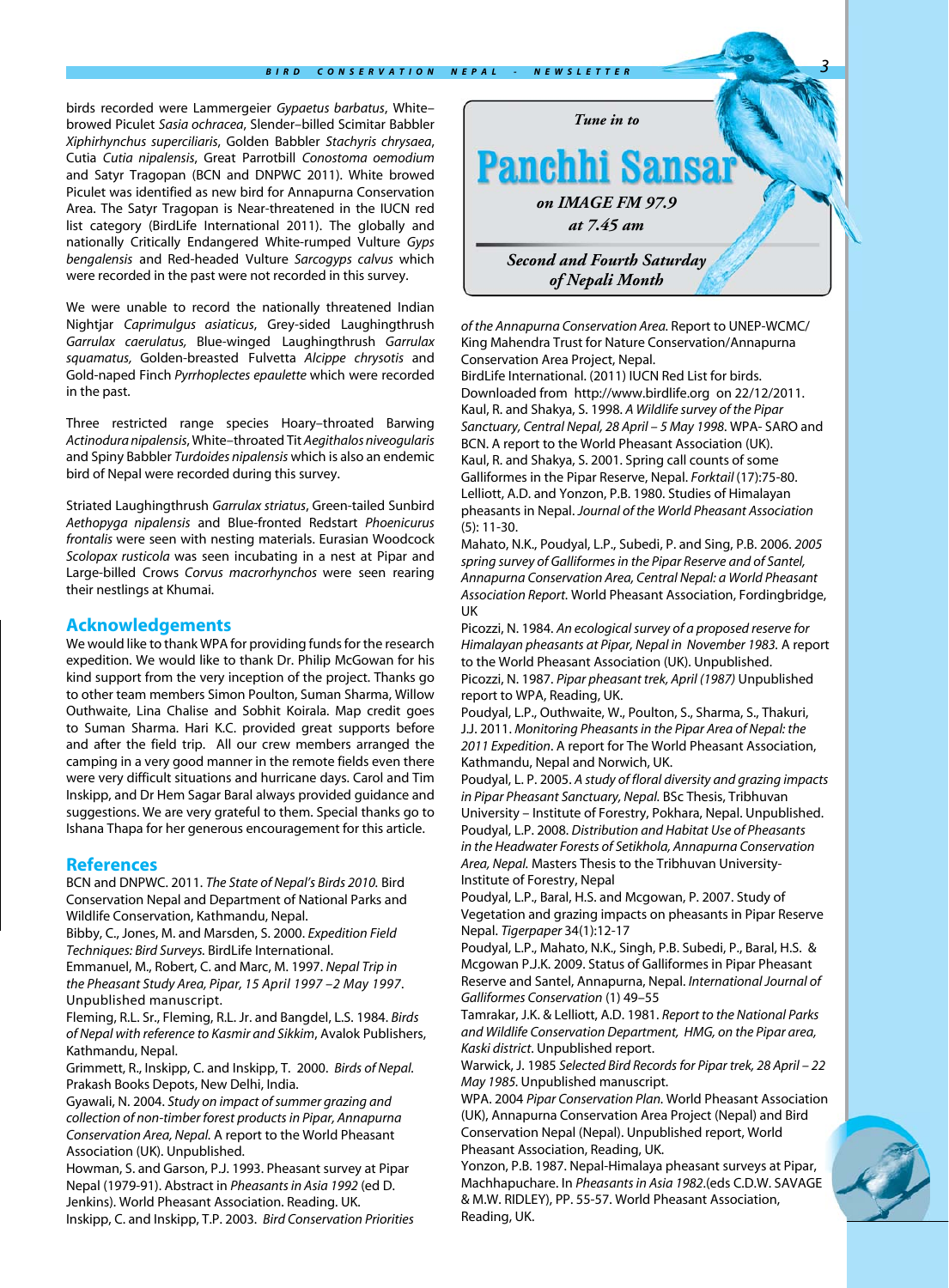# **Table 1: List of birds in Pipar recorded so far (1985-2011)**

| <b>Order/Family/Common Name</b>            | <b>Scientific Name</b>                    | <b>Observed Location</b><br>in 2011 | <b>References</b> |
|--------------------------------------------|-------------------------------------------|-------------------------------------|-------------------|
| <b>GALLIFORMES</b><br>Phasianidae          |                                           |                                     |                   |
| <b>Snow Partridge</b>                      | Lerwa lerwa                               |                                     | 2,5,6             |
| <b>Tibetan Snowcock</b>                    | Tetraogallus tibetanus                    | E                                   | 1                 |
| Himalayan Snowcock                         | Tetraogallus himalayensis                 |                                     | 5                 |
| Chukar                                     | Alectoris chukar                          |                                     | 4                 |
| <b>Black Francolin</b>                     | <b>Francolinus francolinus</b>            | A                                   | 1,4,5             |
| <b>Hill Partridge</b>                      | Arborophila torqueola                     | <b>CDE</b>                          | 1,2,3,4,5         |
| Rufous-throated Partridge                  | Arborophila rufogularis                   | C                                   |                   |
| <b>Blood Pheasant</b>                      |                                           | E                                   | 1,2,4             |
|                                            | Ithaginis cruentus                        | <b>CDE</b>                          | 1,2,3             |
| Satyr Tragopan<br>Koklass Pheasant         | Tragopan satyra<br>Pucrasia macrolopha    |                                     | 1,2,3,4,5,6       |
|                                            |                                           | Ε<br>Е                              | 1,2,3,4,6         |
| Himalayan Monal                            | Lophophorus impejanus                     | Α                                   | 1,2,3,4,5         |
| Kalij Pheasant<br><b>Tibetan Partridge</b> | Lophura leucomelanos<br>Perdix hodgsoniae |                                     | 1,2,3,6<br>7      |
| .<br><b>ANSERIFORMES</b>                   |                                           |                                     |                   |
| Anatidae                                   |                                           |                                     |                   |
| <b>Bar-headed Goose</b>                    | Anser indicus                             | Е                                   | 1                 |
| <b>PICIFORMES</b><br>Picidae               |                                           |                                     |                   |
| <b>Speckled Piculet</b>                    | Picumnus innominatus                      | Β                                   | 1                 |
| <b>White-browed Piculet</b>                | Sasia ochracea                            | B                                   | $\mathbf{1}$      |
| Darjeeling Woodpecker                      | Dendrocopos darjellensis                  | CD                                  | 1,2               |
| Crimson-breasted Woodpecker                | Dendrocopos cathpharius                   |                                     | 2                 |
| Rufous-bellied Woodpecker                  | Dendrocopos hyperythrus                   |                                     | $\overline{2}$    |
| Grey-headed Woodpecker                     | Picus canus                               |                                     | 4,5               |
| Greater Yellownape                         | Picus flavinucha                          |                                     | 3                 |
| Scaly-bellied Woodpecker                   | Picus squamatus                           |                                     | 4                 |
| <b>Bay Woodpecker</b>                      | <b>Blythipicus pyrrhotis</b>              | C                                   | 1                 |
| Megalamidae                                |                                           |                                     |                   |
| <b>Blue-throated Barbet</b>                | Megalaima asiatica                        | B                                   | 1,2,4             |
| Golden-throated Barbet                     | Megalaima franklinii                      | <b>BCD</b>                          | 1,2,4,5           |
| <b>Great Barbet</b>                        | Megalaima virens                          | BC                                  | 1,2,3,4,5         |
|                                            |                                           |                                     |                   |
| <b>UPUPIFORMES</b><br><b>Upupidae</b>      |                                           |                                     |                   |
| Common Hoopoe                              | Upupa epops                               |                                     | 3,5               |
|                                            |                                           |                                     |                   |
| <b>CORACIIFORMES</b><br>Alcedinidae        |                                           |                                     |                   |
| Common Kingfisher                          | Alcedo atthis                             | Α                                   | 1,4               |
| <b>Dacelonidae</b>                         |                                           |                                     |                   |
| White-throated Kingfisher                  | Halcyon smyrnensis                        |                                     | 4                 |
| Cerylidae                                  |                                           |                                     |                   |
| <b>Crested Kingfisher</b>                  | Megaceryle lugubris                       | Α                                   | 1,3               |
| <b>CUCULIFORMES</b>                        |                                           |                                     |                   |
| Cuculidae                                  |                                           |                                     |                   |
| Large Hawk Cuckoo                          | Hierococcyx sparverioides                 | C                                   | 1,2,3,4           |
| Common Hawk Cuckoo                         | Hierococcyx varius                        | B                                   | 1,5               |
| Indian Cuckoo                              | Cuculus micropterus                       | Β                                   | 1,2,4             |
| Eurasian Cuckoo                            | Cuculus canorus                           | D                                   | 1,2,3,4,5         |
| Oriental Cuckoo                            | Cuculus saturatus                         | ВC                                  | 1,2,3             |
| Lesser Cuckoo                              | Cuculus poliocephalus                     | BC                                  | 1,2               |
| Grey-bellied Cuckoo                        | Cacomantis passerinus                     | Α                                   | 1                 |
| Asian Koel                                 | Eudynamys scolopacea                      | Α                                   | 1                 |
| Green-billed Malkoha                       | Phaenicophaeus tristis                    |                                     | 3                 |
| <b>APODIFORMES</b>                         |                                           |                                     |                   |
| Apodidae                                   |                                           |                                     |                   |
| Himalayan Swiftlet                         | Collocalia brevirostris                   |                                     | 3                 |
| House Swift                                | Apus affinis                              |                                     | 3,4               |
| <b>Alpine Swift</b>                        | Tachymarptis melba                        |                                     | 3                 |
| <b>STRIGIFORMES</b>                        |                                           |                                     |                   |
| <b>Strigidae</b>                           |                                           |                                     |                   |
| Eurasian Eagle Owl                         | <b>Bubo bubo</b>                          | Β                                   | 1                 |

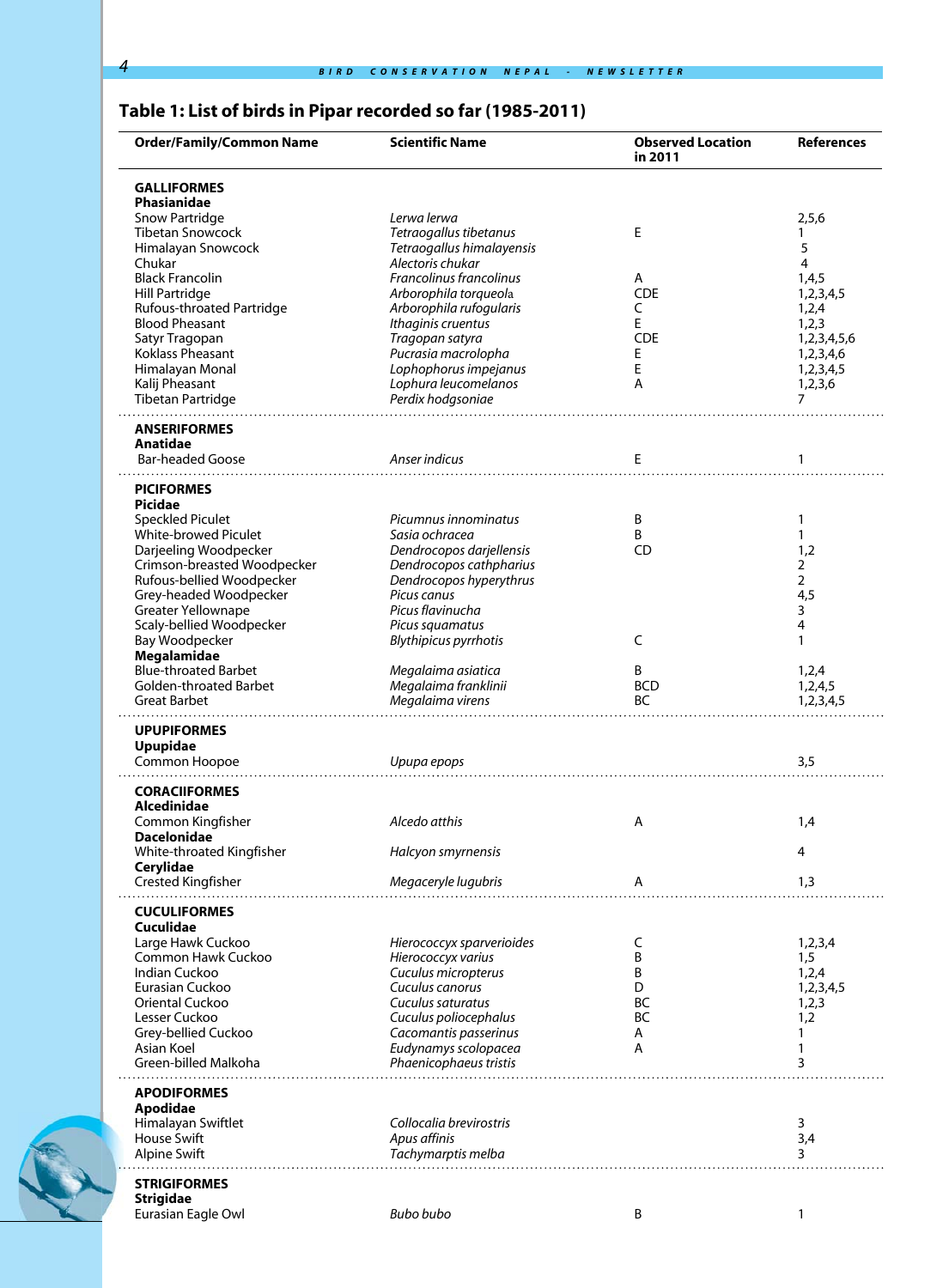|                                     | <b>BIRD</b> | <b>CONSERVATION</b><br><b>NEPAL</b>         | <b>NEWSLETTER</b> | 5                       |
|-------------------------------------|-------------|---------------------------------------------|-------------------|-------------------------|
|                                     |             |                                             |                   |                         |
|                                     |             |                                             |                   |                         |
| <b>Collared Owlet</b>               |             | Glaucidium brodiei<br>Glaucidium cuculoides | <b>BCD</b>        | 1,4                     |
| <b>Asian Barred Owlet</b>           |             |                                             | B                 | 1                       |
| <b>Tawny Owl</b>                    |             | Strix aluco                                 |                   | 4                       |
| Spotted Owlet                       |             | Athene brama                                | Α                 | 1                       |
| Caprimulgidae                       |             |                                             |                   |                         |
| Grey Nightjar                       |             | Caprimulgus indicus                         | C                 | 1,4                     |
| Indian Nightjar                     |             | Caprimulgus asiaticus                       |                   | 4                       |
| <b>COLUMBIFORMES</b>                |             |                                             |                   |                         |
| Columbidae                          |             |                                             |                   |                         |
| <b>Emerald Dove</b>                 |             | Chalcophaps indica                          |                   | 4                       |
| Speckled Wood Pigeon                |             | Columba hodgsonii                           |                   | 3                       |
| Rock Pigeon                         |             | Columba livia                               | Α                 | $\mathbf{1}$            |
| Common Wood Pigeon                  |             | Columba palumbus                            |                   | 3                       |
| Ashy Wood Pigeon                    |             | Columba pulchricollis                       | BC                | 1                       |
| <b>Spotted Dove</b>                 |             | Streptopelia chinensis                      | Α                 | 124                     |
| <b>Oriental Turtle Dove</b>         |             | Streptopelia orientalis                     | Α                 | 1234                    |
| Wedge-tailed Green Pigeon           |             | Treron sphenura                             | BC                | 14                      |
|                                     |             |                                             |                   |                         |
| <b>CICONIIFORMES</b>                |             |                                             |                   |                         |
| Scolopacidae                        |             |                                             |                   |                         |
| Eurasian Woodcock                   |             | Scolopax rusticola                          | D                 | 1,2,3,5                 |
| Charadriidae                        |             |                                             |                   |                         |
| <b>River Lapwing</b>                |             | Vanellus duvaucelii                         |                   | 3,4                     |
| Accipitridae                        |             |                                             |                   |                         |
| Shikra                              |             | Accipiter badius                            |                   | 3,4                     |
| Besra                               |             | Accipiter virgatus                          |                   | $\overline{2}$          |
| <b>Hen Harrier</b>                  |             | Circus cyaneus                              |                   | 2                       |
| Northern Goshawk                    |             | Accipiter gentilis                          |                   | 3,4,5                   |
| Eurasian Sparrowhawk                |             | Accipiter nisus                             | B                 | 1,4,5                   |
| <b>Crested Goshawk</b>              |             | Accipiter trivirgatus                       |                   | 3                       |
| <b>Cinereous Vulture</b>            |             | Aegypius monachus                           |                   | 4                       |
| Short-toed Snake Eagle              |             | Circaetus gallicus                          |                   | 3                       |
| Lammergeier                         |             | Gypaetus barbatus                           | Е                 | 1,2,3,5                 |
| White-rumped Vulture                |             | Gyps bengalensis                            |                   | 4                       |
| Himalayan Griffon                   |             | Gyps himalayensis                           | ABC               | 1,2,4,5                 |
| <b>Eurasian Griffon</b>             |             | Gyps fulvus                                 |                   | 2                       |
| <b>Black Eagle</b>                  |             | Ictinaetus malayensis                       | BC                | 1,3,4,5                 |
| <b>Black Kite</b>                   |             | Milvus migrans                              | <b>ABD</b>        | 1,3,4                   |
| <b>Egyptian Vulture</b>             |             | Neophron percnopterus                       | Α                 | 1,3,4,5                 |
| <b>Red-headed Vulture</b>           |             | Sarcogyps calvus                            |                   | $\overline{\mathbf{3}}$ |
| <b>Crested Serpent Eagle</b>        |             | Spilornis cheela                            | В                 | 1,2,3,5                 |
| Changeable Hawk Eagle               |             | Spizaetus cirrhatus                         |                   | 4                       |
| Mountain Hawk Eagle                 |             | Spizaetus nipalensis                        |                   | 2,3,4                   |
| <b>Upland Buzzard</b>               |             | <b>Buteo hemilasius</b>                     | C                 | 1                       |
| Long-legged Buzzard                 |             | <b>Buteo rufinus</b>                        |                   | 5                       |
| Common Buzzard                      |             | <b>Buteo buteo</b>                          |                   | 5                       |
| <b>Falconidae</b><br>Common Kestrel |             | Falco tinnunculus                           |                   |                         |
| Lesser Kestrel                      |             | Falco naumanni                              |                   | 3,4,5<br>3              |
| Peregrine Falcon                    |             | Falco peregrinus                            |                   | 5                       |
| Ardeidae                            |             |                                             |                   |                         |
| Cattle Egret                        |             | <b>Bubulcus ibis</b>                        |                   | 3,4                     |
|                                     |             |                                             |                   |                         |
| <b>PASSERIFORMES</b>                |             |                                             |                   |                         |
| Eurylaimidae                        |             |                                             |                   |                         |
| Long-tailed Broadbill               |             | Psarisomus dalhousiae                       |                   | $\overline{2}$          |
| <b>Irenidae</b>                     |             |                                             |                   |                         |
| Orange-bellied Leafbird             |             | Chloropsis hardwickii                       | BC                | 1,3                     |
| Laniidae                            |             |                                             |                   |                         |
| Long-tailed Shrike                  |             | Lanius schach                               | A                 | 1,2,3,4                 |
| Grey-backed Shrike                  |             | Lanius tephronotus                          | Α                 | 1                       |
| <b>Brown Shrike</b>                 |             | Lanius cristatus                            | Α                 | 1,3                     |
| Corvidae                            |             |                                             |                   |                         |
| Common Green Magpie                 |             | Cissa chinensis                             |                   | 3                       |
| Large Cuckooshrike                  |             | Coracina macei                              | Α                 | 1                       |
| Black-winged Cuckooshrike           |             | Coracina melaschistos                       | A                 | 1,3                     |
| Large-billed Crow                   |             | Corvus macrorhynchos                        | <b>ABCD</b>       | 1,2,3,4,5               |
| Red-billed Chough                   |             | Pyrrhocorax pyrrhocorax                     |                   | 5                       |
| <b>Grey Treepie</b>                 |             | Dendrocitta formosae                        | BC                | 1,2,3,4                 |
| <b>Rufous Treepie</b>               |             | Dendrocitta vagabunda                       |                   | 2,4                     |
| <b>Bronzed Drongo</b>               |             | Dicrurus aeneus                             |                   | 3,4                     |
| Ashy Drongo                         |             | Dicrurus leucophaeus                        | AB                | 1,2,3,4                 |
| <b>Black Drongo</b>                 |             | Dicrurus macrocercus                        | B                 | 1,3,4                   |

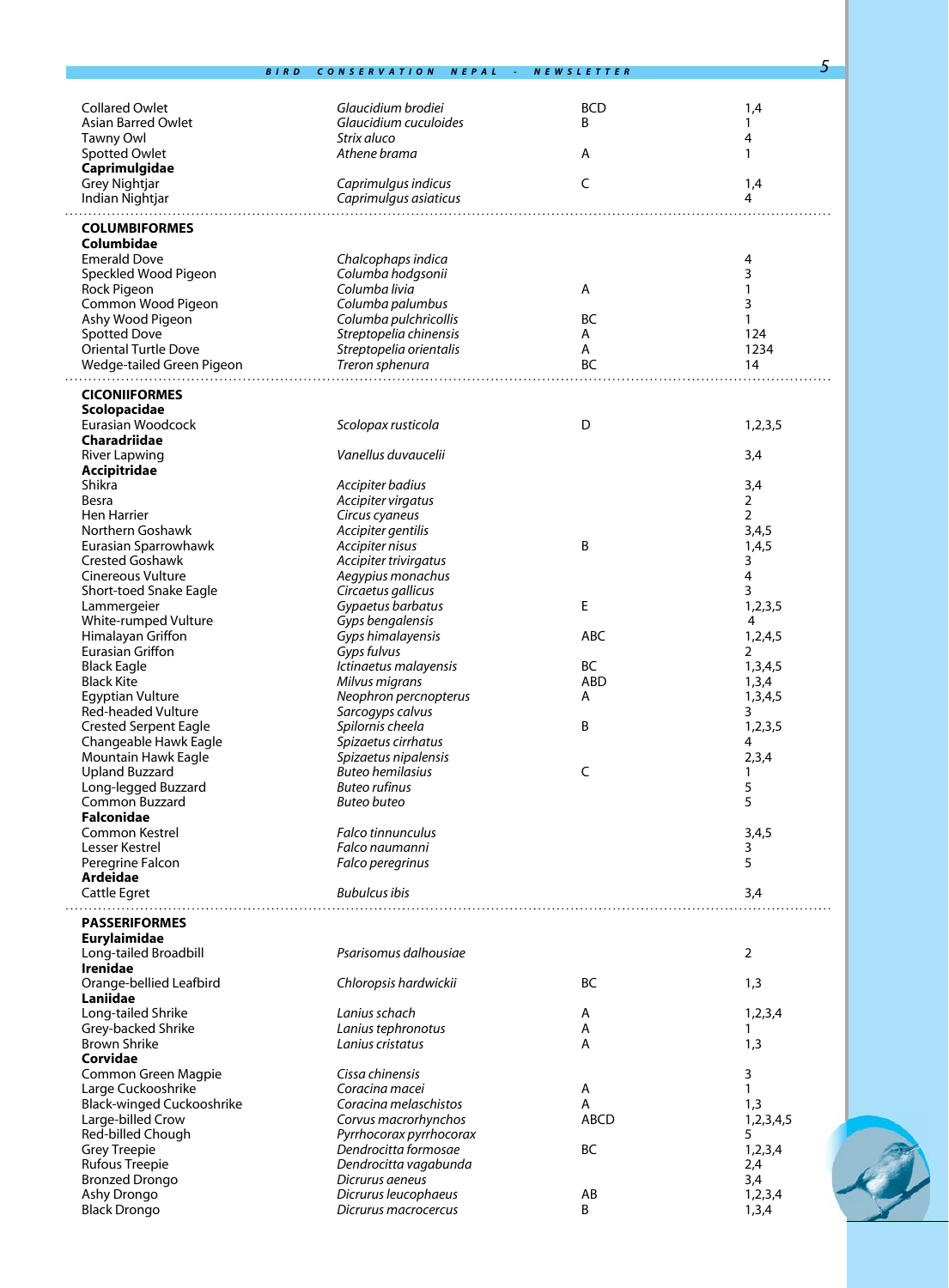| <b>Spotted Nutcracker</b>                           | Nucifraga caryocatactes                         | D               | 1,4                  |
|-----------------------------------------------------|-------------------------------------------------|-----------------|----------------------|
| Eurasian Golden Oriole                              | Oriolus oriolus                                 |                 | 4                    |
| Maroon Oriole                                       | Oriolus traillii                                | B               | 1,3,4,5              |
| Long-tailed Minivet                                 | Pericrocotus ethologus                          | <b>BC</b>       | 1,2,3,4              |
| Scarlet Minivet                                     | Pericrocotus flammeus                           |                 | 2,3,4                |
| <b>Short-billed Minivet</b>                         | Pericrocotus brevirostris                       |                 | 2,5                  |
| White-throated Fantail                              | Rhipidura albicollis                            | BC              | 1,2,3                |
| Yellow-bellied Fantail                              | Rhipidura hypoxantha                            | C               | 1,2,3,4              |
| Large Woodshrike                                    | Tephrodornis gularis<br>Urocissa erythrorhyncha | ВC              | 4<br>1,4             |
| Red-billed Blue Magpie<br>Yellow-billed Blue Magpie | Urocissa flavirostris                           | CD              | 1,2,3                |
| Cinclidae                                           |                                                 |                 |                      |
| <b>Brown Dipper</b>                                 | Cinclus pallasii                                | Α               | 1                    |
| <b>Muscicapidae</b>                                 |                                                 |                 |                      |
| <b>Blue-capped Rock Thrush</b>                      | Monticola cinclorhynchus                        |                 | 3                    |
| Chestnut-bellied Rock Thrush                        | Monticola rufiventris                           | CD              | 1,2,3,4,5            |
| <b>Blue Whistling Thrush</b>                        | Myophonus caeruleus                             | BC              | 1,2,3,4              |
| <b>Blue Rock Thrush</b>                             | Monticola solitarius                            |                 | 4                    |
| Dark-throated Thrush                                | Turdus ruficollis                               |                 | 2,4,6                |
| Mistle Thrush                                       | Turdus viscivorus                               |                 | 3                    |
| Orange-headed Thrush                                | Zoothera citrine                                |                 | 4                    |
| <b>Scaly Thrush</b>                                 | Zoothera dauma                                  |                 | 4,5                  |
| Plain-backed Thrush                                 | Zoothera mollissima                             |                 | 5                    |
| Long-tailed Thrush                                  | Zoothera dixoni                                 |                 | 5                    |
| Grey-winged Blackbird                               | Turdus boulboul                                 | $\mathsf C$     | 1,2                  |
| <b>White-collared Blackbird</b>                     | Turdus albocinctus                              |                 | 2,3,4,5              |
| Eurasian Blackbird                                  | Turdus merula                                   |                 | 2                    |
| Ultramarine Flycatcher                              | Ficedula superciliaris                          |                 | 3,4                  |
| Dark-sided Flycatcher                               | Muscicapa sibirica                              |                 | 3,4                  |
| Rusty-tailed Flycatcher                             | Muscicapa ruficauda                             |                 | $\overline{2}$       |
| Rufous-gorgeted Flycatcher                          | Ficedula strophiata                             | CD              | 1,2                  |
| Red-throated Flycatcher                             | Ficedula parva                                  |                 | 2,3                  |
| Little Pied Flycatcher                              | Ficedula westermanni                            |                 | 2,3,4,6              |
| Slaty-backed Flycatcher                             | Ficedula hodgsonii                              |                 | 2                    |
| Snowy-browed Flycatcher                             | Ficedula hyperythra                             |                 | $\overline{2}$       |
| Verditer Flycatcher                                 | Eumyias thalassina                              | <b>BCD</b><br>C | 1,2,3,4,5            |
| Large Niltava<br>Small Niltava                      | Niltava grandis                                 | BC              | 1,3,5                |
| Rufous-bellied Niltava                              | Niltava macgrigoriae<br>Niltava sundara         | CD              | 1,2,3,5              |
| Grey-headed Canary Flycatcher                       | Culicicapa ceylonensis                          | <b>BCD</b>      | 1,2,3,4,5<br>1,3,4,5 |
| Pygmy Blue Flycatcher                               | Muscicapella hodgsoni                           | C               | 1                    |
| Orange-flanked Bush Robin                           | Tarsiger cyanurus                               |                 | 2,4                  |
| Golden Bush Robin                                   | Tarsiger chrysaeus                              | CE              | 1,5                  |
| White-browed Bush Robin                             | Tarsiger indicus                                |                 | 3,6                  |
| Rufous-breasted Bush Robin                          | Tarsiger hyperythrus                            |                 | 5                    |
| Oriental Magpie Robin                               | Copsychus saularis                              | Α               | 1,3,4                |
| Rufous-backed Redstart                              | Phoenicurus erythronota                         |                 | 3                    |
| <b>Blue-capped Redstart</b>                         | Phoenicurus coeruleocephalus                    |                 | 2,3                  |
| <b>Black Redstart</b>                               | Phoenicurus ochruros                            |                 | 2,3,4                |
| <b>Blue-fronted Redstart</b>                        | Phoenicurus frontalis                           | E               | 1,2,3,4,5            |
| <b>White-throated Redstart</b>                      | Phoenicurus schisticeps                         |                 | 2                    |
| White-capped Water Redstart                         | Chaimarrornis leucocephalus                     |                 | 2,3,4                |
| Plumbeous Water Redstart                            | Rhyacornis fuliginosus                          | Α               | 1,2,3,4              |
| Grandala                                            | Grandala coelicolor                             | E               | 1,2                  |
| Pied Bushchat                                       | Saxicola caprata                                |                 | 4                    |
| Grey Bushchat                                       | Saxicola ferrea                                 |                 | 2,3,4,5              |
| Common Stonechat                                    | Saxicola torquata                               |                 | 3                    |
| Sturnidae                                           |                                                 |                 |                      |
| Chestnut-tailed Starling                            | Sturnus malabaricus                             |                 | 4                    |
| Common Myna                                         | Acridotheres tristis                            | Α               | 1,3,4                |
| Jungle Myna<br><b>Sittidae</b>                      | Acridotheres fuscus                             |                 | 3,4                  |
|                                                     |                                                 |                 |                      |
| Chestnut-bellied Nuthatch<br>White-tailed Nuthatch  | Sitta castanea                                  |                 | 3,5                  |
| Velvet-fronted Nuthatch                             | Sitta himalayensis<br>Sitta frontalis           | BC              | 2,3,4<br>1           |
| Certhiidae                                          |                                                 |                 |                      |
| <b>Eurasian Treecreeper</b>                         | Certhia familiaris                              |                 | $\overline{2}$       |
| Rusty-flanked Treecreeper                           | Certhia nipalensis                              | CD              | 1,2                  |
| Paridae                                             |                                                 |                 |                      |
| Fire-capped Tit                                     | Cephalopyrus flammiceps                         | C               | 1                    |
| Rufous-vented Tit                                   | Parus rubidiventris                             |                 | 1,3,5                |
| Coal Tit                                            | Parus ater                                      |                 | 3                    |
| Grey-crested Tit                                    | Parus dichrous                                  |                 | 2,3,4,6              |
| <b>Great Tit</b>                                    | Parus major                                     |                 | 3,4                  |

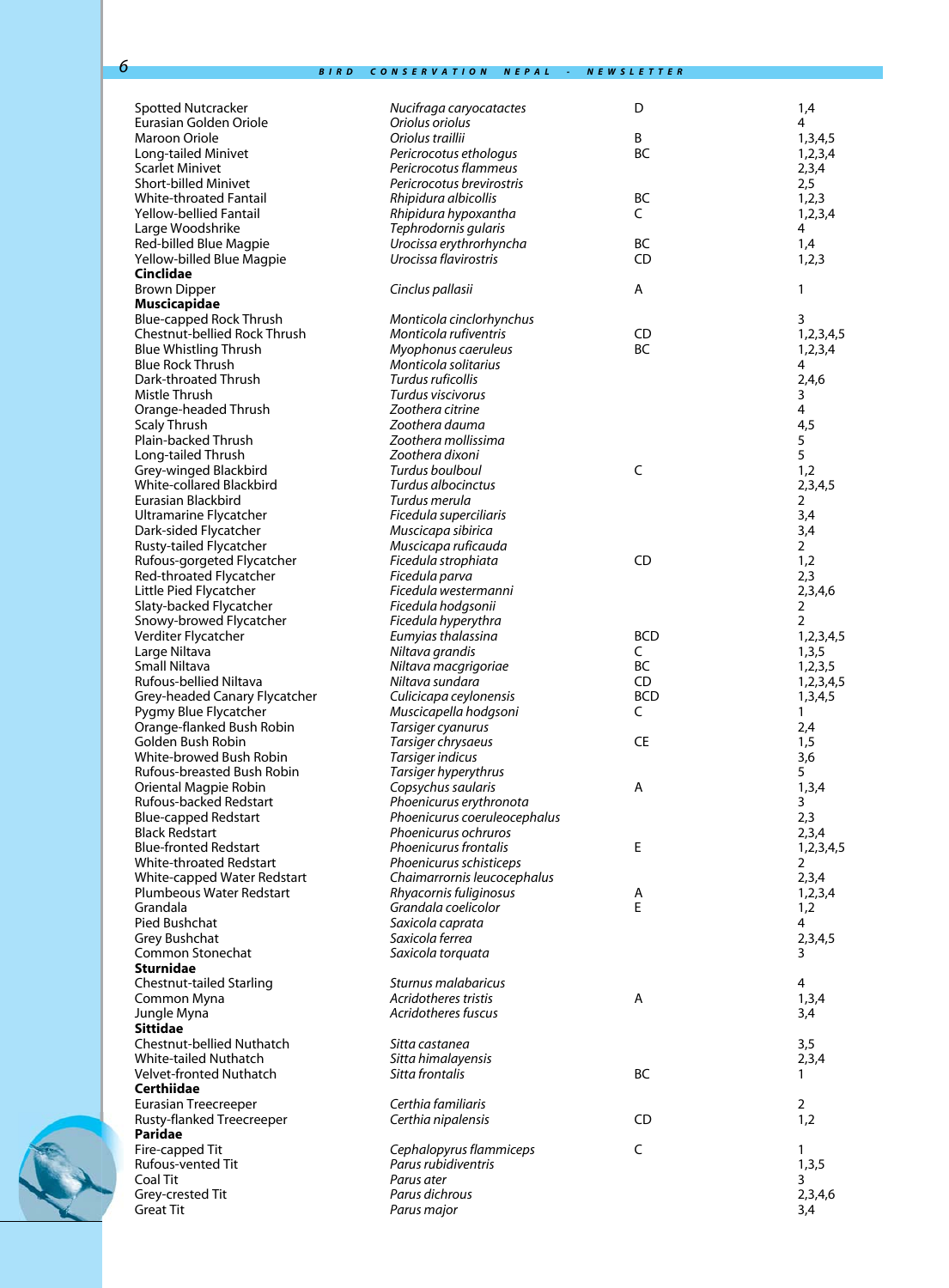| Green-backed Tit                                             | Parus monticolus                                | BC           | 1,2,3,4,5               |
|--------------------------------------------------------------|-------------------------------------------------|--------------|-------------------------|
| <b>Black-lored Tit</b>                                       | Parus xanthogenys                               |              | 2,3,4                   |
| Yellow-browed Tit                                            | Sylviparus modestus                             |              | 3                       |
| Rufous-naped Tit                                             | Parus rufonuchalis                              |              | 4                       |
| Aegithalidae<br><b>Black-throated Tit</b>                    | Aegithalos concinnus                            | B            | 1,2,3,4,5               |
| White-throated Tit                                           | Aegithalos niveogularis                         | DE           | 1                       |
| Hirundinidae                                                 |                                                 |              |                         |
| Nepal House-Martin                                           | Delichon nipalensis                             |              | $\overline{2}$          |
| Plain Martin                                                 | Riparia paludicola                              |              | $\overline{\mathbf{3}}$ |
| <b>Barn Swallow</b>                                          | Hirundo rustica                                 |              | $\overline{4}$          |
| Red-rumped Swallow                                           | Hirundo daurica                                 |              | 4                       |
| Pycnonotidae                                                 |                                                 |              |                         |
| <b>Striated Bulbul</b>                                       | Pycnonotus striatus                             | BC           | 1,2,3,4,5               |
| Himalayan Bulbul                                             | Pycnonotus leucogenys                           | ABC          | 1,2,3,4                 |
| Red-vented Bulbul                                            | Pycnonotus cafer                                | A            | 1,2,3,4                 |
| Mountain Bulbul<br><b>Black Bulbul</b>                       | Hypsipetes mcclellandii                         | BC<br>AB     | 1,3,4,5                 |
| Cisticolidae                                                 | Hypsipetes leucocephalus                        |              | 1,2,3,4                 |
| Striated Prinia                                              | Prinia criniger                                 | AB           | 1,2,3,4                 |
| Zosteropidae                                                 |                                                 |              |                         |
| Oriental White-eye                                           | Zosterops palpebrosus                           | B            | 1,3                     |
| Sylviidae                                                    |                                                 |              |                         |
| Chestnut-headed Tesia                                        | Tesia castaneocoronata                          | D            | 1,3,4                   |
| Grey-bellied Tesia                                           | Tesia cyaniventer                               | C            | 1                       |
| Black-faced Warbler                                          | Abroscopus schisticeps                          | BC           | 1,3,4                   |
| Yellow-bellied Warbler                                       | Abroscopus superciliaris                        |              | 3,4                     |
| Spotted Bush Warbler                                         | <b>Bradypterus thoracicus</b>                   |              | 3                       |
| Grey-sided Bush Warbler                                      | Cettia brunnifrons                              |              | 2,3,4,5                 |
| Aberrant Bush Warbler                                        | Cettia flavolivacea                             |              | 2,3                     |
| Chestnut-crowned Bush Warbler                                | Cettia major                                    |              | $\overline{2}$          |
| Common Tailorbird                                            | Orthotomus sutorius                             | ABC          | 1,3,4                   |
| Tickell's Leaf Warbler                                       | Phylloscopus affinis                            | C<br>D       | 1,3,4                   |
| Lemmon-rumped Warbler<br>Hume's Warbler                      | Phylloscopus chloronotus<br>Phylloscopus humei  | B            | 1,3,4<br>1,3            |
| Yellow-browed Warbler                                        | Phylloscopus inornatus                          |              | 3                       |
| Ashy-throated Warbler                                        | Phylloscopus maculipennis                       | <b>BC</b>    | 1,3,4                   |
| Large-billed Leaf Warbler                                    | Phylloscopus magnirostris                       |              | 4                       |
| Western-crowned Warbler                                      | Phylloscopus occipitalis                        |              | 4                       |
| Buff-barred Warbler                                          | Phylloscopus pulcher                            | BC           | 1,3,6                   |
| Blyth's Leaf Warbler                                         | Phylloscopus reguloides                         |              | 2,3,6                   |
| Greenish Warbler                                             | Phylloscopus trochiloides                       | Β            | 1,2,3,4,6               |
| Golden-spectacled Warbler                                    | Seicercus burkii                                | C            | 1,3,4,5                 |
| Chestnut-crowned Warbler                                     | Seicercus castaniceps                           | CD           | 1,2,3,4                 |
| Grey-cheeked Warbler                                         | Seicercus poliogenys                            |              | 3                       |
| Whistler's Warbler                                           | Seicercus whistleri                             | <b>CD</b>    | 1,3                     |
| Grey-hooded Warbler                                          | Seicercus xanthoschistos                        | BC           | 1,3,4                   |
| <b>Black-faced Laughingthrush</b>                            | Garrulax affinis                                |              | 2,3,4,5                 |
| White-throated Laughingthrush                                | Garrulax albogularis                            | <b>BC</b>    | 1,2,3,5                 |
| Grey-sided Laughingthrush<br>Chestnut-crowned Laughingthrush | Garrulax caerulatus<br>Garrulax erythrocephalus | CD           | 4<br>1,4                |
| White-crested Laughingthrush                                 | Garrulax leucolophus                            | Β            | 1,2                     |
| Streaked Laughingthrush                                      | Garrulax lineatus                               | $\mathsf{C}$ | 1,3,4                   |
| Spotted Laughingthrush                                       | Garrulax ocellatus                              | CD           | 1,2,3,4                 |
| Rufous-chinned Laughingthrush                                | Garrulax rufogularis                            | B            | 1,3                     |
| Blue-winged Laughingthrush                                   | Garrulax squamatus                              |              | 3                       |
| Striated Laughingthrush                                      | Garrulax striatus                               | CD           | 1,2,3,4                 |
| Variegated Laughingthrush                                    | Garrulax variegatus                             | C            | 1,2,3,5                 |
| Slender-billed Scimitar Babbler                              | Xiphirhynchus superciliaris                     | BC           | 1                       |
| Streak-breasted Scimitar Babbler                             | Pomatorhinus ruficollis                         | BC           | 1                       |
| White-browed Shrike Babbler                                  | Pteruthius flaviscapis                          | <b>BC</b>    | 1                       |
| Black-eared Shrike Babbler                                   | Pteruthius melanotis                            |              | 3                       |
| Scaly-breasted Wren Babbler                                  | Pnoepyga albiventer                             | CD           | 1                       |
| Golden Babbler                                               | Stachyris chrysaea                              | C            | 1,4,6                   |
| Black-chinned Babbler                                        | Stachyris pyrrhops                              | BC           | 1,3                     |
| Grey-throated Babbler                                        | Stachyris nigriceps                             |              | 3<br>$\mathbf{1}$       |
| Spiny Babbler<br>Red-billed Leiothrix                        | Turdoides nipalensis<br>Leiothrix lutea         | B<br>CD      |                         |
| Cutia                                                        | Cutia nipalensis                                | CD           | 1,2,3<br>1,2,4,6        |
| <b>Black-headed Shrike Babbler</b>                           | Pteruthius rufiventer                           |              | 2                       |
| Green Shrike Babbler                                         | Pteruthius xanthochlorus                        | D            | 1,3,4                   |
| Nepal Wren Babbler                                           | Pnoepyga immaculata                             |              | 2                       |
| Scaly-breasted Wren Babbler                                  | Pnoepyga albiventer                             |              | 5                       |
| Hoary-throated Barwing                                       | Actinodura nipalensis                           | CD           | 1,2,3                   |

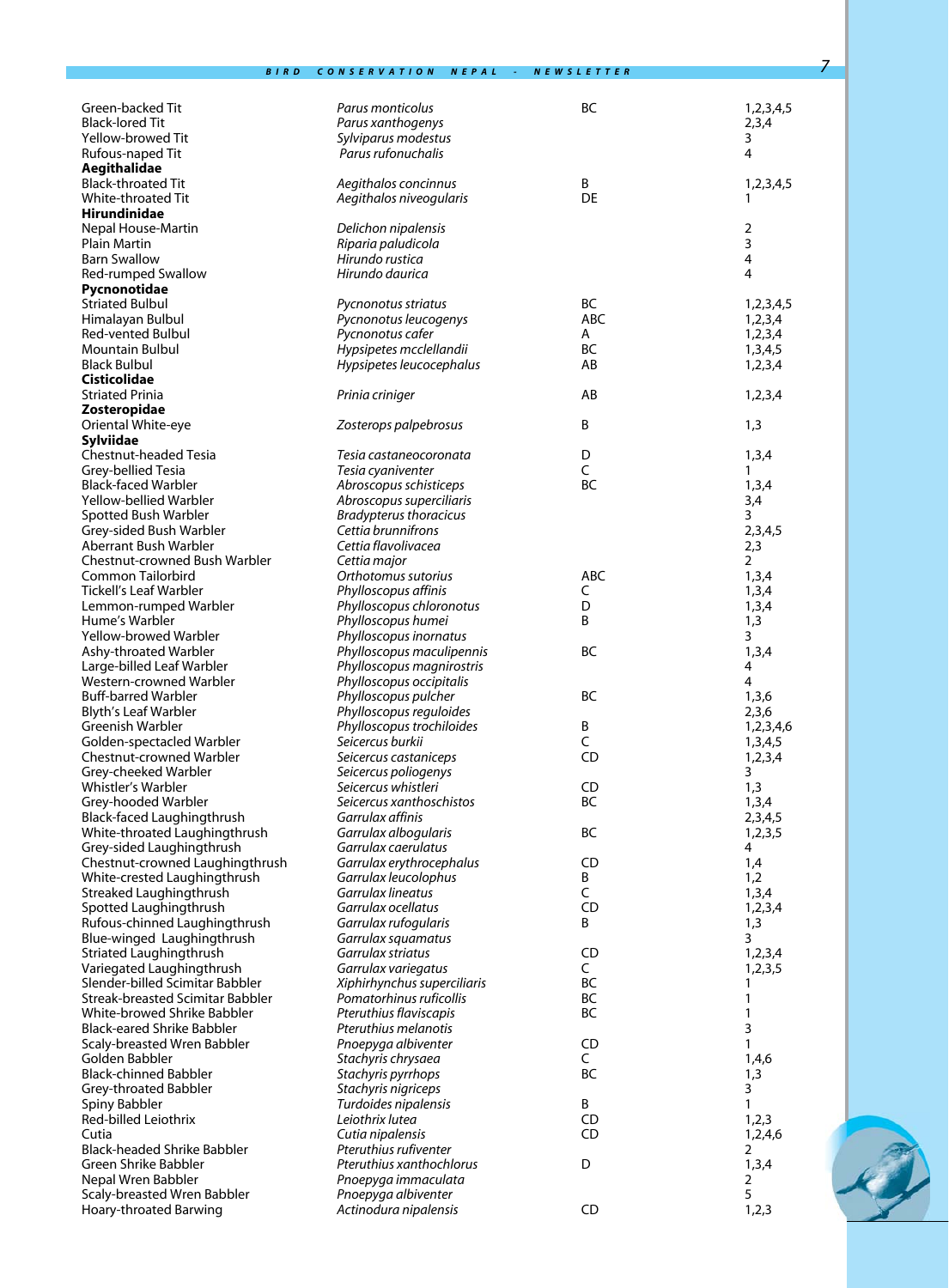| Blue-winged Minla                | Minla cyanouroptera       | CD         | 1              |
|----------------------------------|---------------------------|------------|----------------|
| <b>Red-tailed Minla</b>          | Minla ignotincta          | C          | 1,3,6          |
| Chestnut-tailed Minla            | Minla strigula            | CD         | 1,2,4,5        |
| Rufous-winged Fulvetta           | Alcippe castaneceps       |            | 2,3            |
| Golden-breasted Fulvetta         | Alcippe chrysotis         |            | 3,4            |
| Nepal Fulvetta                   | Alcippe nipalensis        |            | 3              |
| White-browed Fulvetta            | Alcippe vinipectus        | <b>CDE</b> | 1,2,3,4,5      |
| Rufous Sibia                     | Heterophasia capistrata   | BC         | 1,2,3,4,5      |
| Whiskered Yuhina                 | Yuhina flavicollis        | <b>BCD</b> | 1,2,3,4,5      |
| Stripe-throated Yuhina           | Yuhina gularis            | <b>CDE</b> | 1,3,4,5        |
| Rufous-vented Yuhina             | Yuhina occipitalis        | CD         | 1,2,3,4,5      |
| White-bellied Yuhina             | Yuhina zantholeuca        |            | 3,4            |
| <b>Black-throated Parrotbill</b> | Paradoxornis nipalensis   |            | 4              |
| <b>Brown Parrotbill</b>          | Paradoxornis unicolor     |            | 2,3,4,6        |
| <b>Fulvous Parrotbill</b>        | Paradoxornis fulvifrons   |            | 2              |
| Great Parrotbill                 | Conostoma oemodium        | DE         | 1,2,3,5        |
| Alaudidae                        |                           |            |                |
| Oriental Skylark                 | Alauda gulgula            |            | $\overline{2}$ |
| <b>Nectariniidae</b>             |                           |            |                |
| Mrs Gould's Sunbird              | Aethopyga gouldiae        |            | 2,3,6          |
| <b>Fire-tailed Sunbird</b>       | Aethopyga ingnicauda      | <b>CDE</b> | 1,2,3,4,5      |
| <b>Green-tailed Sunbird</b>      | Aethopyga nipalensis      | CD         | 1,2,4,5        |
| <b>Black-throated Sunbird</b>    | Aethopyga saturata        | B          | 1,2,3,4,5      |
| Fire-breasted Flowerpecker       | Dicaeum ignipectus        | <b>BC</b>  | 1,3,4,5        |
| Purple Sunbird                   | Nectarinia asiatica       |            | 3              |
| Passeridae                       |                           |            |                |
| <b>House Sparrow</b>             | Passer domesticus         |            | 3              |
| Eurasian Tree Sparrow            | Passer montanus           | B          | 1,4            |
| <b>Russet Sparrow</b>            | Passer rutilans           |            | 3              |
| <b>Grey Wagtail</b>              | Motacilla cinerea         | B          | 1,2,3          |
| <b>Yellow Wagtail</b>            | Motacilla flava           |            | 2,3            |
| Citrine Wagtail                  | Mottacilla citreola       |            | 4              |
| <b>Blyth's Pipit</b>             | Anthus godlewskii         |            | 4              |
| Olive-backed Pipit               | Anthus hodgsoni           |            | 2,4,5          |
| <b>Rosy Pipit</b>                | Anthus roseatus           | E          | 1,2,3,4,5      |
| <b>Upland Pipit</b>              | Anthus sylvanus           | E          | 1,4            |
| <b>Water Pipit</b>               | Anthus spinoletta         |            | 5              |
| <b>Brown Accentor</b>            | Prunella fulvescens       |            | 3              |
| <b>Rufous-breasted Accentor</b>  | Prunella strophiata       |            | 4,5            |
| Altai Accentor                   | Prunella himalayana       |            | 5              |
| <b>Fringillidae</b>              |                           |            |                |
| Chaffinch                        | Fringilla coelebs         |            | 3              |
| Yellow-breasted Greenfinch       | Carduelis spinoides       | B          | 1,2,3          |
| Plain Mountain Finch             | Leucosticte nemoricola    |            | 3,4,5,6        |
| Common Rosefinch                 | Carpodacus erythrinus     | D          | 1,2,3,4        |
| Dark-breasted Rosefinch          | Carpodacus nipalensis     |            | 2,3,4          |
| Beautiful Rosefinch              | Carpodacus pulcherrimus   |            | 3              |
| Pink-browed Rosefinch            | Carpodacus rodochrous     | D          | 1,3,4,5        |
| <b>Vinaceous Rosefinch</b>       | Carpodacus vinaceus       | D          | 1              |
| Spot-winged Rosefinch            | Carpodacus rodopeplus     | CD         | 1,3,5,6        |
| White-browed Rosefinch           | Carpodacus thura          | CD         | 1,3,4          |
| Great Rosefinch                  | Carpodacus rubicilla      | E.         | 1              |
| <b>Brandt's Mountain Finch</b>   | Leucosticte brandti       |            | 2              |
| Scarlet Finch                    | Haematospiza sipahi       |            | 3,4,6          |
| Red headed Bullfinch             | Pyrrhula erythrocephala   | C          | 1,2,3,4,5      |
| <b>Brown Bullfinch</b>           | Pyrrhula nipalensis       |            | 2,3            |
| Crimson-browed Finch             | Propyrrhula subhimachalus |            | 2,3            |
| <b>Collared Grosbeak</b>         | Mycerobas affinis         |            | 2,3,4          |
| White-winged Grosbeak            | Mycerobas carnipes        |            | 3              |
| Gold-naped Finch                 | Pyrrhoplectes epauletta   |            | 3,4            |
| <b>Crested Bunting</b>           | Melophus lathami          | B          | 1,2,3,4        |
| Pine Bunting                     | Emberiza leucocephalos    |            | 3              |
| <b>Chestnut-eared Bunting</b>    | Emberiza fucata           |            | 2,3            |
|                                  |                           |            |                |

#### **Key to the list:**

References (1: Poudyal *et al.* 2011, 2: Poudyal 2008, 3: Mahato *et al*. 2006, 4: Kaul and Shakya 1998, 5: Emmanual *et al.* 1997, 6: Warwick J. 1985, 7: This species had been mentioned in previous reports. We do not have on hand references) Locations (A: Tatopani-Keruwa (1200-1300m), B: Keruwa-Thulokhobang (1300-2200m), C: Thulokhobang-Pilicho (2200-2750m), D: Pilicho-Pipar (2700-3400m), E: Pipar- Korja (3300-4000m).

1 Bird Conservation Nepal

jyotendra@birdlifenepal.org

2 Department of National Parks and Wildlife Conservation, Babarmahal, Kathmandu, Nepal lppoudyal@yahoo.com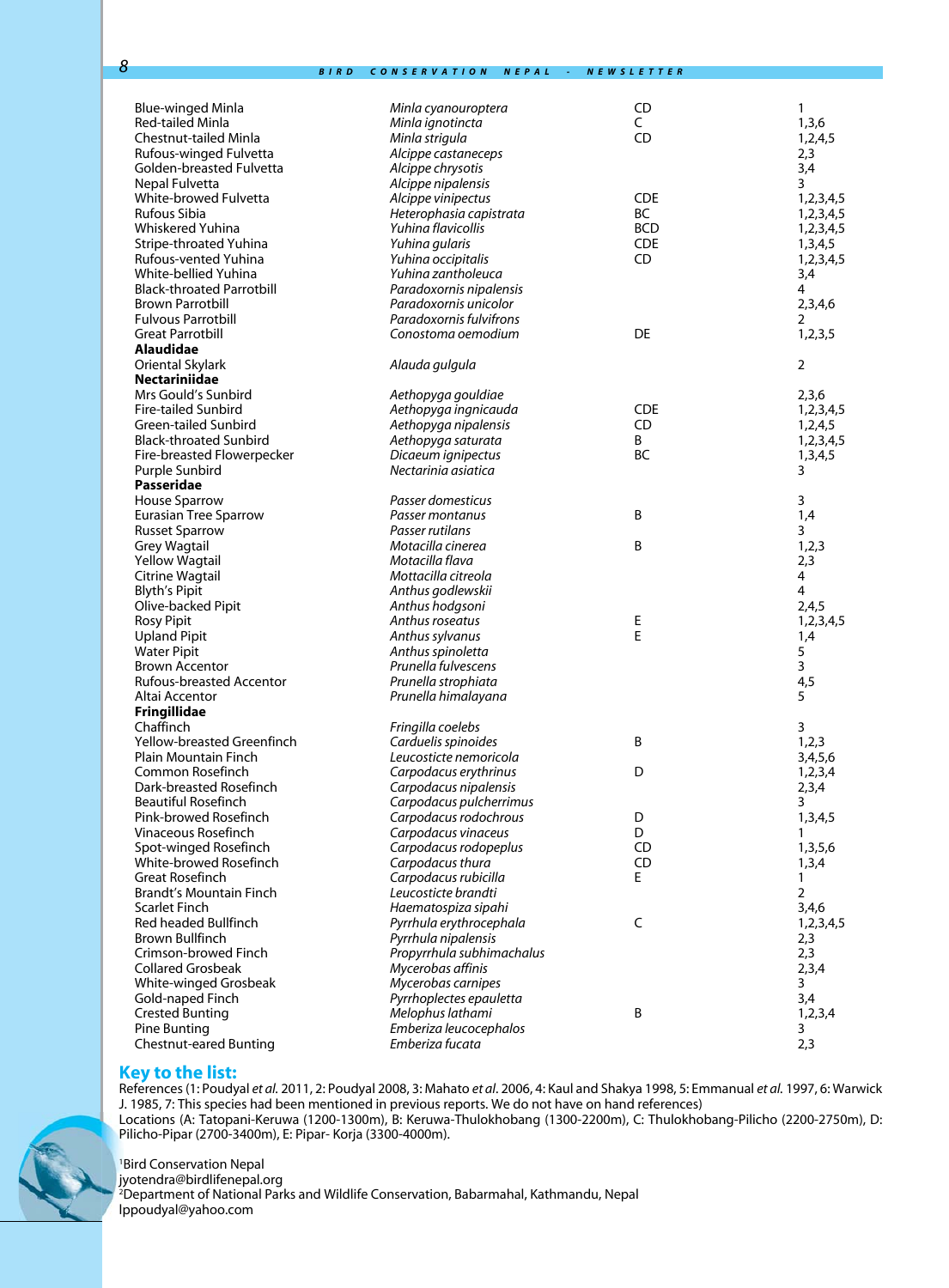# *News*

## **Membership**

Mr. Prem Thapa, Program Director, Adventure Samsara joined BCN as a Life Member. He is interested on birds and promoting birdwatching tourism in Nepal.

Mr. Bishnu Bahadur Thapa 'Raj' joined BCN as a Life Member. He is a naturalist and keen birdwatcher working at Adventure Samsara.

Mr Ajay Man Gurung is an entrepreneur has joined BCN as a Life Member. He runs Krishna Villa Resort which is located in Budhanilkantha height and it is an example of eco friendly resort. He shows great interest on promoting birdwatching tourism.

### **Birdwatching Tourism Training**

The first ever Birdwatching Tourism Training was conducted at Pokhara from 28 to 29 August 2011 to contribute to the birdwatching tourism in Nepal by enhancing the capacity of nature guides and other people interested in birds and biodiversity. A total of 36 participants including trekking guides, conservationists, University students and media personals participated in the training. BCN will be conducting more of this training at various key sites in future. The training was divided in two session i.e. theoretical and field visit.



*Participants of birdwatching tourism training at Pokhara*

# **Celebration of 3rd International Vulture Awareness Day**

BCN celebrated 3<sup>rd</sup> International Vulture Awareness Day organising several events at various part of the country: Kathmandu, Palpa, Kaski Chitwan to Kanchanpur districts. Conservation awareness rallies, awareness campaigns, awareness workshops, interaction and talk programs, awareness through FM radio, Bombax sps. (*Simal*) plantation, street drama were carried out throughout the country in coordination and collaboration with Department of National Parks and Wildlife conservation (DNPWC), Department of Livestock Service (DLS), National Trust for Nature Conservation (NTNC), World Wildlife Fund (WWF), College and University, veterinary communities, community forest user groups and other local CBOs and NGOs. In Kathmandu Vulture Conservation Awareness and Raptor Observation Programme was organised at Kakani, Nuwakot on 3 September 2011. Raptor observation was done in landfill site,



*Participants of international vulture awareness day celebration at Kakani*

Okharpauwa in order to observe the decline of vultures and overall raptors in comparison with the past population. Hari Saran Nepali "Kaji", founder president of BCN presented on the past and present status of birds in Nepal.

#### **National Conservation Day**

We along with other partner organisations celebrated National Conservation Day on 24 September 2011 at Pragya Bhawan, Kamaladi, Kathmandu. On that day, a major new report on the *State of Nepal's Birds 2010*, produced by Bird Conservation Nepal and the Department of National Parks and Wildlife Conservation was officially launched by Parmanand Jha, the Right Honorable Vice President of Nepal. Two students studying Environment Science in Tribhuvan University were awarded a Jatayu Scholarship to do research on vulture for their Master level thesis on the same day. We also exhibited our merchandises and distributed our brochures and newsletters to visitors.



*The Right Honorable Parmananda Jha, Vice President of Nepal inaugurating the programme*

## **Donation**

**BCN welcomes all kinds of support from individuals and institutions. You can even help us by providing us your camera, binocular, telescope, scientific equipment etc. Further more, we will also be grateful if any one provides educational materials for our library. All support will be duly acknowledged.**

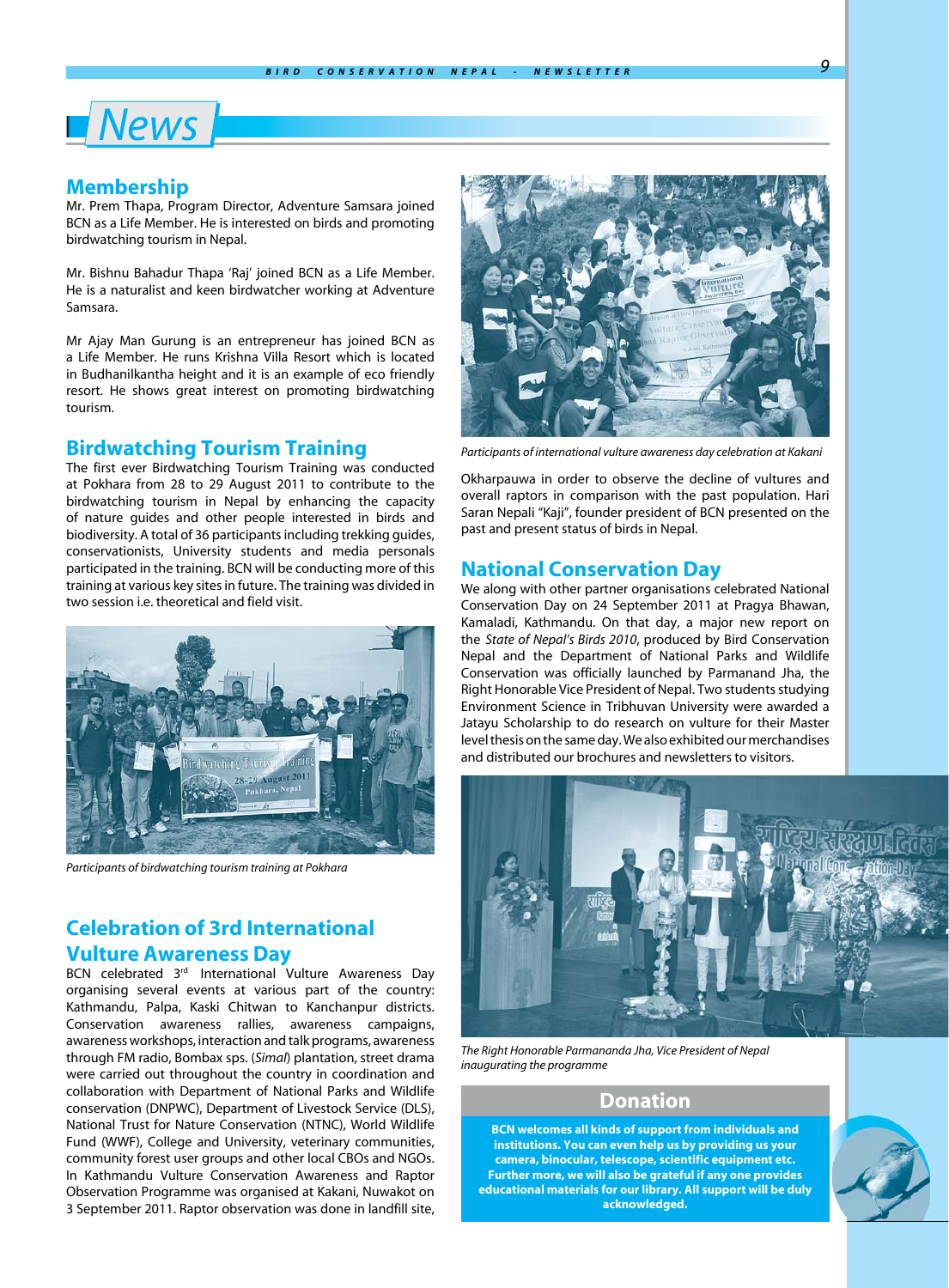# **Promotion and**

## **awareness materials**

1000 copies of Bird Call CD, Bird Songs of Kathmandu valley have been produced to raise the conservation awareness among the peoples on birds. CD contains songs/calls of 30 common birds around the Kathmandu Valley. CD cover also include photos of 30 birds along with their short description of each of them.

100 pieces of birdwatching jackets

have also been produced. This jacket along with "Promote Birdwatching Tourism" on its back is important for raising awareness as well as raising fund for bird conservation.

# **Five years MoU signed for Vulture Conservation Breeding Centre**

A tripartite Memorandum of Understanding (MoU) among DNPWC, BCN and NTNC) was signed on 30 August 2011for construction of new colony aviary and overall management of Vulture Conservation Breeding Centre (VCBC) at Kasara, Chitwan National Park. Mr. Krishna Prasad Acharya, Director General, DNPWC; Dr. Hum Gurung, Chief Executive Officer, BCN and Mr. Juddha Bahadur Gurung, Member Secretary, NTNC signed and agreed that this will be a great step in conserving critically endangered vulture species in Nepal and South-Asia as well. The financial support for the new aviary construction and operation has come from Royal Society for the Protection of Birds/Darwin Initiative, UK.



*MoU signing ceremony at DNPWC*

Vulture Conservation Breeding Centre has been running since 2008 in Kasara, Chitwan National Park and now holds captive 60 White-rumped Vultures.

# **Transboundary meeting on Vulture Safe Zones in India**

Meeting for establishing Vulture Safe Zones in Terai region of Uttar Pradesh took place on 6 August 2011 in Lucknow, India. The objective of the meeting was to launch Vulture Safe Zone (VSZ) project in Uttar Pradesh, India. The meeting was focused on transboundary conservation of critically endangered vulture species between Nepal and India by creating vulture safe zones along the Terai border. As Nepal has already declared 16 diclofenac free zones covering an area of 30, 247 sq. km along the border, India is now going to replicate the same projects by taking Nepal's experience and learning. Mr. Mohan Chandra Bishwakarma, Vulture Conservation Officer of BCN presented on Nepal's achievement on creating vulture safe zones so far.

### **Darwin Ecosystem Services Project**

The ecosystem services survey work and data analysis on Tourism, Harvested Wild Goods, Hydrology, Carbon and Cultivation at two sites Shivapuri Nagarjun National Park and Phulchoki Mountain Forest has been completed. Scientific papers on these two case studies have been developed to be shared in the expert consultation meeting planned in early November.

Two thousand copies of Nepali brochure on Ecosystem Services has been produced and distributed to various partner organizations at national and local level. Likewise documentary on Ecosystem Services has also been developed with the help of Nepal Forum for Environmental Journalists (NEFEJ) that will be shared among all the Birdlife Partners.

As we have already been through a year on this project, a project update newsletter has also been developed and circulated.

## **State of Nepal's Birds 2010**

The state of Nepal's bird 2010 the national red data book on birds have been published. It is one of the major publications of BCN which follow the standard of world birds that BirdLife International publish. This publication aims to raise awareness amongst policymakers, the general public and conservation organizations of the plight of Nepal's birds and the response needed to help to secure their conservation. It shows since the last assessment of Nepal's birds in 2004, the status of the country's avifauna has



deteriorated, this book shows 149 bird species are considered nationally threatened, 16 more than in 2004. Free electronic copy can be downloaded from BirdLife International's website (http://www.birdlife.org/datazone/sowb/sonb ) for its wider availability among the relevant readers and conservationist. Hard copy is available at BCN.



Lomn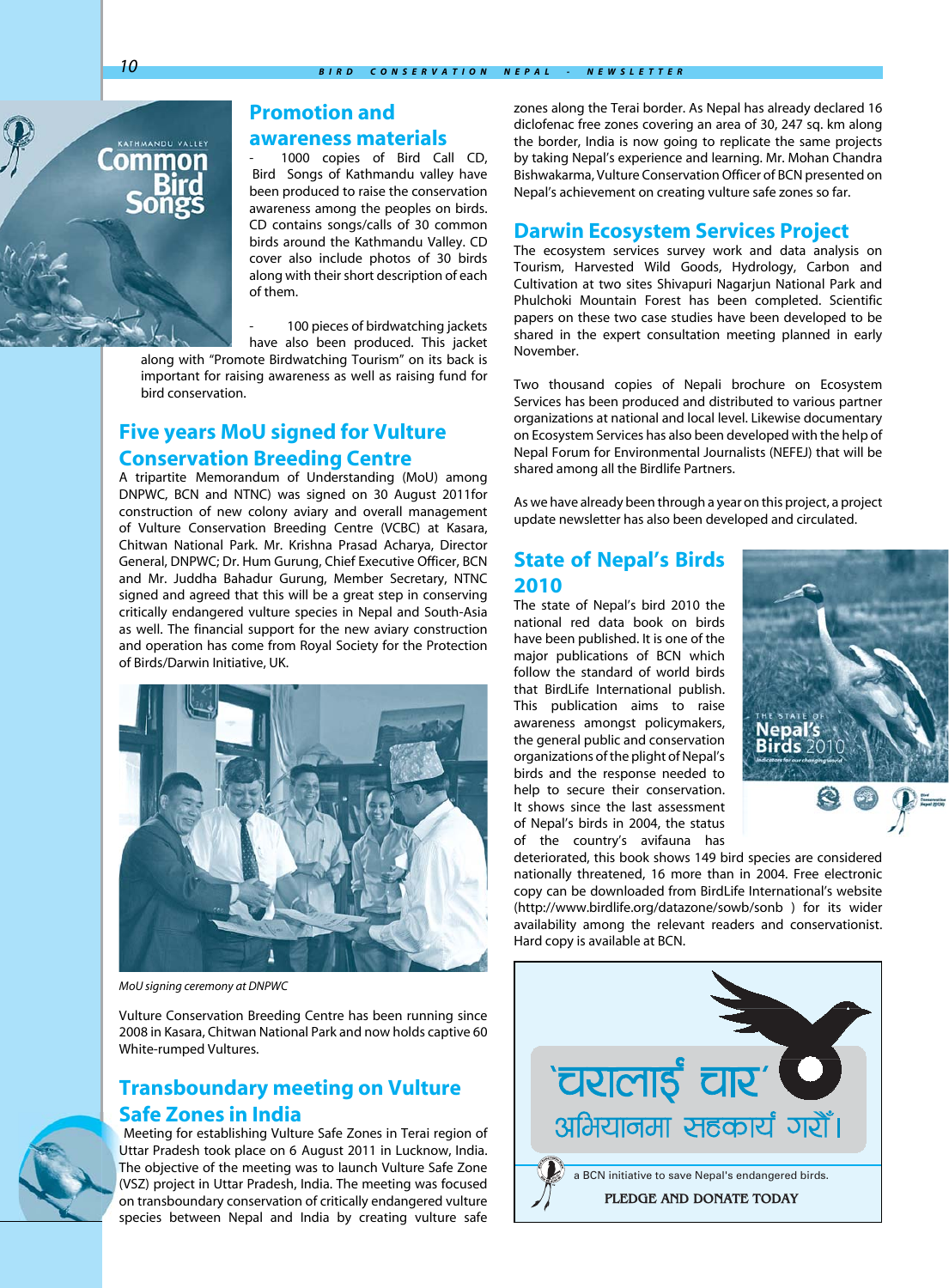# **BCN's representation in IUCN Regional Conservation Forum**

IUCN , the International Union for Conservation of Nature, held its 5th IUCN Regional Conservation Forum (RCF) from 27 to 30 September 2011 in Incheon, Republic of South Korea with a slogan of Greening Asia›s Growth Nature +. The RCF brought together representatives from IUCN›s membership, Commissions, Council, Donors and Conservation Partners in Asia. The RCF facilitated the identification of critical conservation issues facing the Asia region. The four-day programme was consisted of high level panel discussions, plenary sessions, side events, knowledge fair and eco tours.



*Dr. Hum Gurung , CEO presenting the status and challenges of wild bird trade in Nepal*

Dr. Hum Gurung, Chief Executive Officer presented the status and challenges of wild bird trade in Nepal on 28 September 2011 at the side event. Similarly, Mr. Prasana Yonjon, Chief Executive Officer of Wildlife Conservation Nepal made a presentation on knowledge on wildlife poaching and crime in Nepal. The side event was a useful platform to share the conservation issues and challenges facing in Nepal with the participants from the Asia region. The side event was chaired by Mr. Yuba Raj Bhusal, Member Secretary of National Planning Commission and cochaired by Mr. Krishna Prasad Acharya, Director General of Department of National Parks and Wildlife Conservation and Mr. Rajendra Khanal, Office Incharge, IUCN Nepal.

BCN is proud to be a member of IUCN since November 2004.

## **Illegal Bird Trade**

BCN has been constantly monitoring the illegal bird trade in Kathmandu Valley jointly with government and other relevant partner organizations. More than 1000 birds of various species have already been confiscated so far. Some exotic species like African Grey Parrot have been kept in the central zoo.



*Birds confiscated at Ratopul during monitoring*



BirdLife International is a global conservation federation with a worldwide network of Partner organizations, Representatives and committed individuals.

BirdLife International seeks to conserve all bird species on earth and their habitats and, through this, it works for the world's biological diversity. It recognizes that the problems affecting birds, their habitats and our global environment are linked inseparably with social, economic and cultural factors and that these can only be resolved if human societies function in an ecologically sustainable manner and if the needs, welfare and aspirations of people form a part of all conservation action.

Birds provide BirdLife International with a uniquely valuable focus: they are sensitive indicators of biological richness and environmental trends and fulfil many key ecological functions; they contribute greatly to our understanding of natural processes; they are an important economic resource; and they have inspired and delighted people of many cultures for centuries, which makes them excellent ambassadors for the promotion of conservation awareness and international collaboration.

#### *BirdLife International pursues a programme of:*

- Scientific research and analysis to identify and monitor worldwide the most threatened bird species and the most critical sites for the conservation of avian diversity;
- Advocacy and policy development to promote the conservation of birds and biodiversity through sustainability in the use of all natural resources;
- **•** Field action and country conservation programmes, ranging from community-based land-use and management projects to species recovery programmes benefiting both wildlife and humans;
- Network and capacity building to expand and strengthen the global partnership of conservation organizations and to promote worldwide interest in the conservation of birds and the wider environment.

#### *Editorial Board*

**Dr Hem Sagar Baral (Chief Editor), Ishana Thapa** (Sub Editor), **Suchit Basnet**, **Yub Raj Basnet, Dr Hum Gurung**

Copyright © 2011 Bird Conservation Nepal. All rights reserved. The opinions expressed by the authors do not necessarily express the policies of the Bird Conservation Nepal.